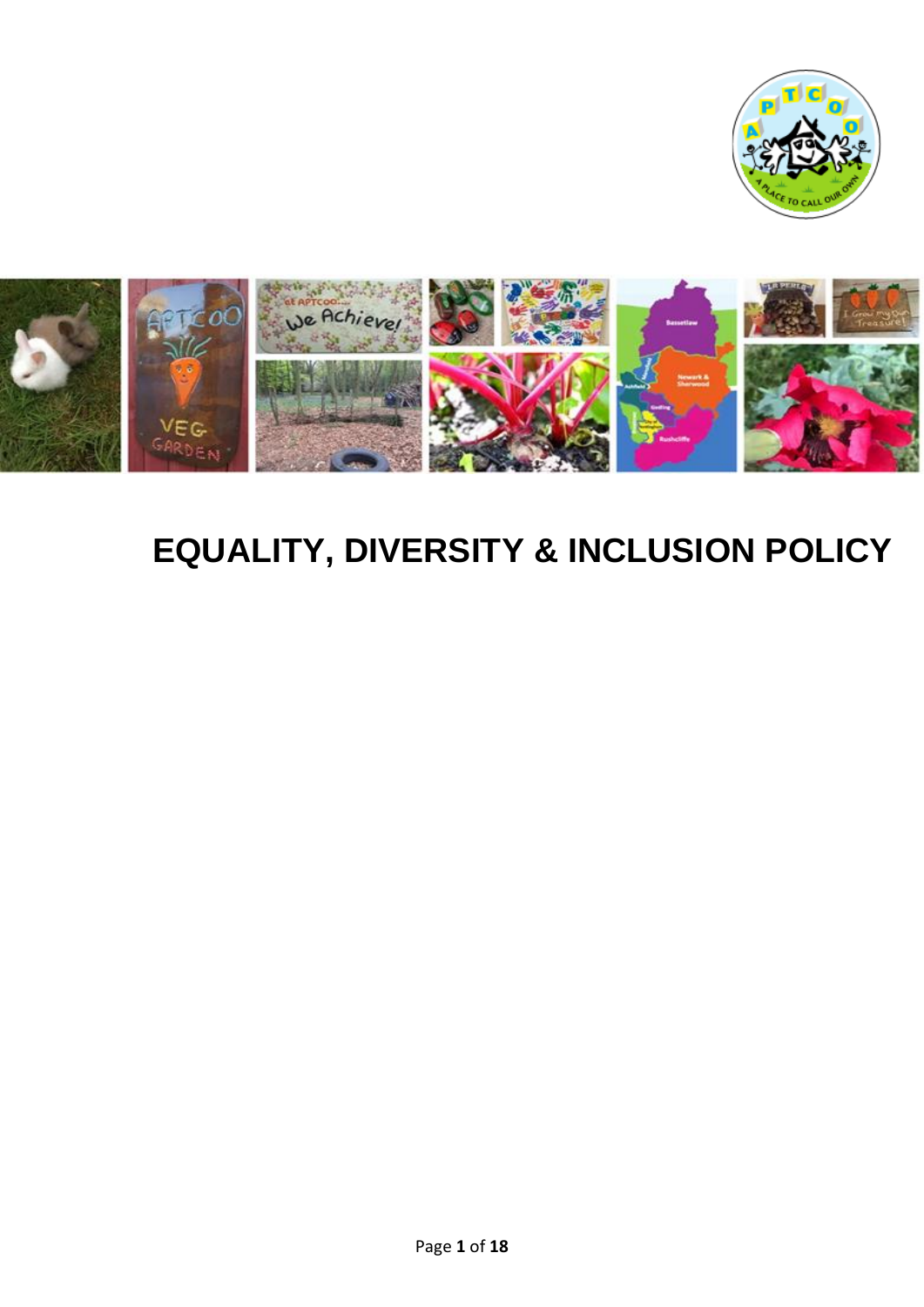#### **1.0 STATEMENT OF POLICY**

1.1 APTCOO recognises that discrimination is unacceptable and have codified its views and actions in this Equality, Diversity & Inclusion Policy. Breaches of the policy will lead to disciplinary proceedings and, if appropriate, disciplinary action.

1.2 The aim of the policy is to ensure no job applicant, employee or worker is discriminated against either directly or indirectly on the grounds of age, disability, **neurodiversity,** gender reassignment, marriage and civil partnership, pregnancy or maternity, race, religion or (non-)belief, sex or sexual orientation.

1.3 We will ensure that the policy is circulated to any agencies responsible for our recruitment and a copy of the policy will be made available for all employees and made known to all applicants for employment.

1.4 The policy will be communicated to all private contractors reminding them of their responsibilities towards the equality of opportunity.

1.5 The policy will be implemented in accordance with the appropriate statutory requirements and full account will be taken of all available guidance and in particular any relevant Codes of Practice. The statutory guidance we reference is as follows:

- o Race Relations Act (1976),
- o The Sex Discrimination Act (1984),
- o The Children Act (1989; 2004),
- o Disability Discrimination Act (1995)
- o Special Educational Needs and Disability Act (2001),
- o Employment Equality Regulations (2003).
- o The Equality Act (2010),

1.6 We will maintain a neutral working environment in which no employee or worker feels under threat or intimidated.

#### **APTCOO Principles**

- 1. APTCOO values all young people as individuals and aims to facilitate learning and development through the promotion of self-esteem and self-identity.
- 2. APTCOO recognises the importance of the learning environment to scaffold learning, facilitate progress and development, but also to provide opportunities for compensatory and remedial education.
- 3. APTCOO intends to support all young people in their development of autonomy, independence, competency, confidence and pride irrespective of gender, race, culture or social class.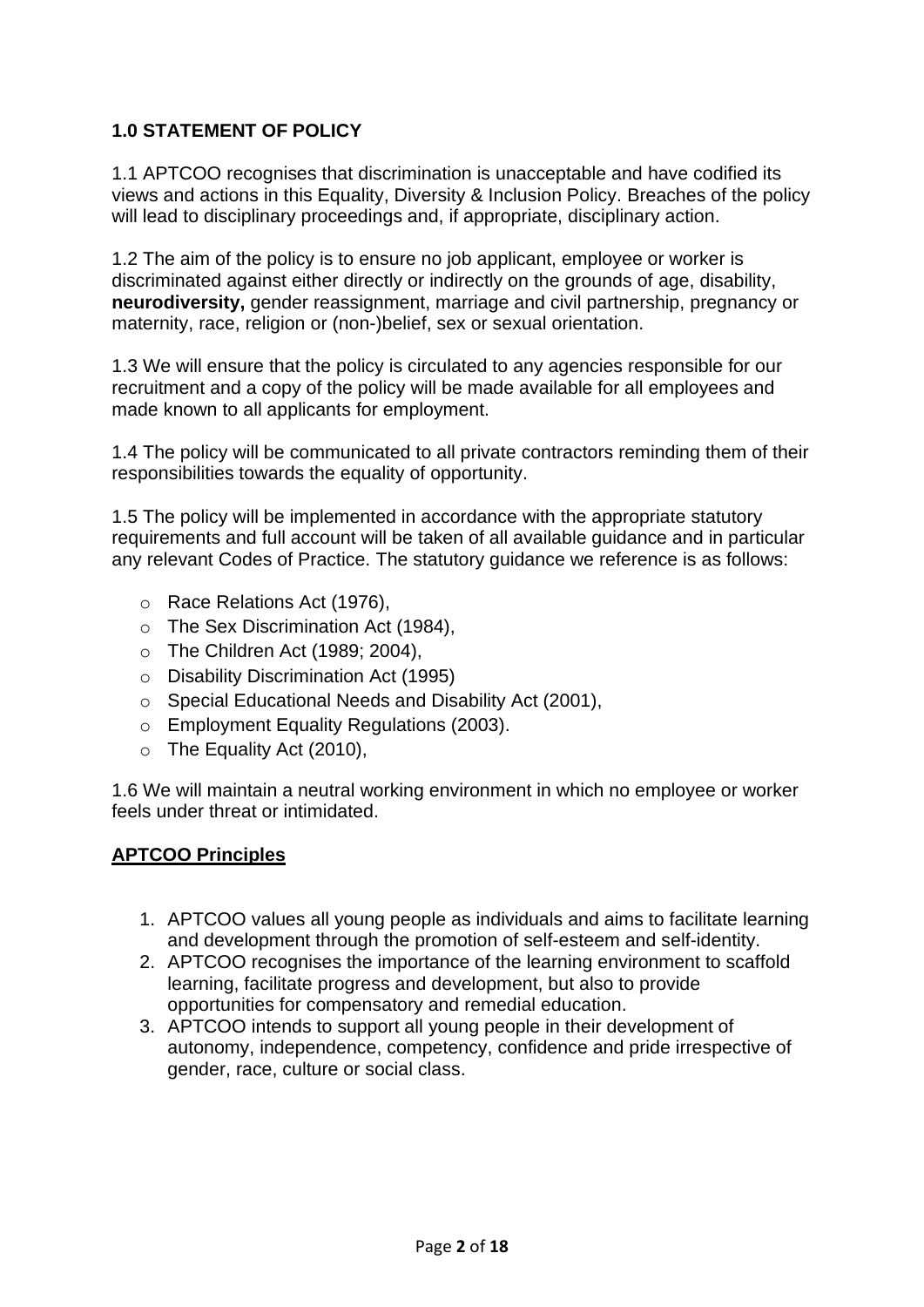#### **Aims and Objectives – Staff and Trustees**

The Trustees and APTCOO, through the Equality, Diversion & Inclusion Policy aims to:

- carry out its legal duty regarding legislation
- reinforce APTCOO's position as a provider of high-quality provision and as a good employer providing development opportunities
- ensure that equality remains high on the APTCOO's strategic agenda
- establish good people management practice to enforce said strategic agenda
- achieve a staffing composition that attempts to reflect the composition of the wider local community and child profile
- ensure all staff work together with a shared sense of purpose to meet the needs of every young person
- ensure that young people and staff contribute towards a happy and caring environment by showing respect for, and appreciation of, one another as individuals
- ensure that complaints or evidence of failure to comply with the APTCOO's equal opportunities policy will be dealt with promptly and fully investigated according to the relevant procedure (e.g., complaints relating to staff may be investigated either under the disciplinary, grievance or anti-bullying policy/procedure as appropriate).

All forms of discrimination by any person within the organisation's responsibility will be considered unacceptable and treated seriously.

#### **Equality, Diversity & Inclusion Statement of Commitment - APTCOO Workforce**

The Trustees and APTCOO are committed to a policy of equality and aims to ensure that no employee, job applicant or other member of the wider community is treated less favourably on grounds of sex, race, colour, ethnic or national origin, marital status, age, sexual orientation, disability or religious belief. Any behaviour, comments or attitudes that undermine or threaten an individual's self-esteem on these grounds will not be tolerated.

We aim to provide equal access to high quality educational opportunities and to ensure that everyone feels that they are a valued member of APTCOO.

We seek to provide a safe and happy environment where all can flourish and where cultural diversity is celebrated.

APTCOO recognises that the role of all staff is crucial in the successful delivery of this policy. Therefore, all APTCOO personnel are responsible for promoting the equal opportunities policy and are obliged to respect and act in accordance with the policy.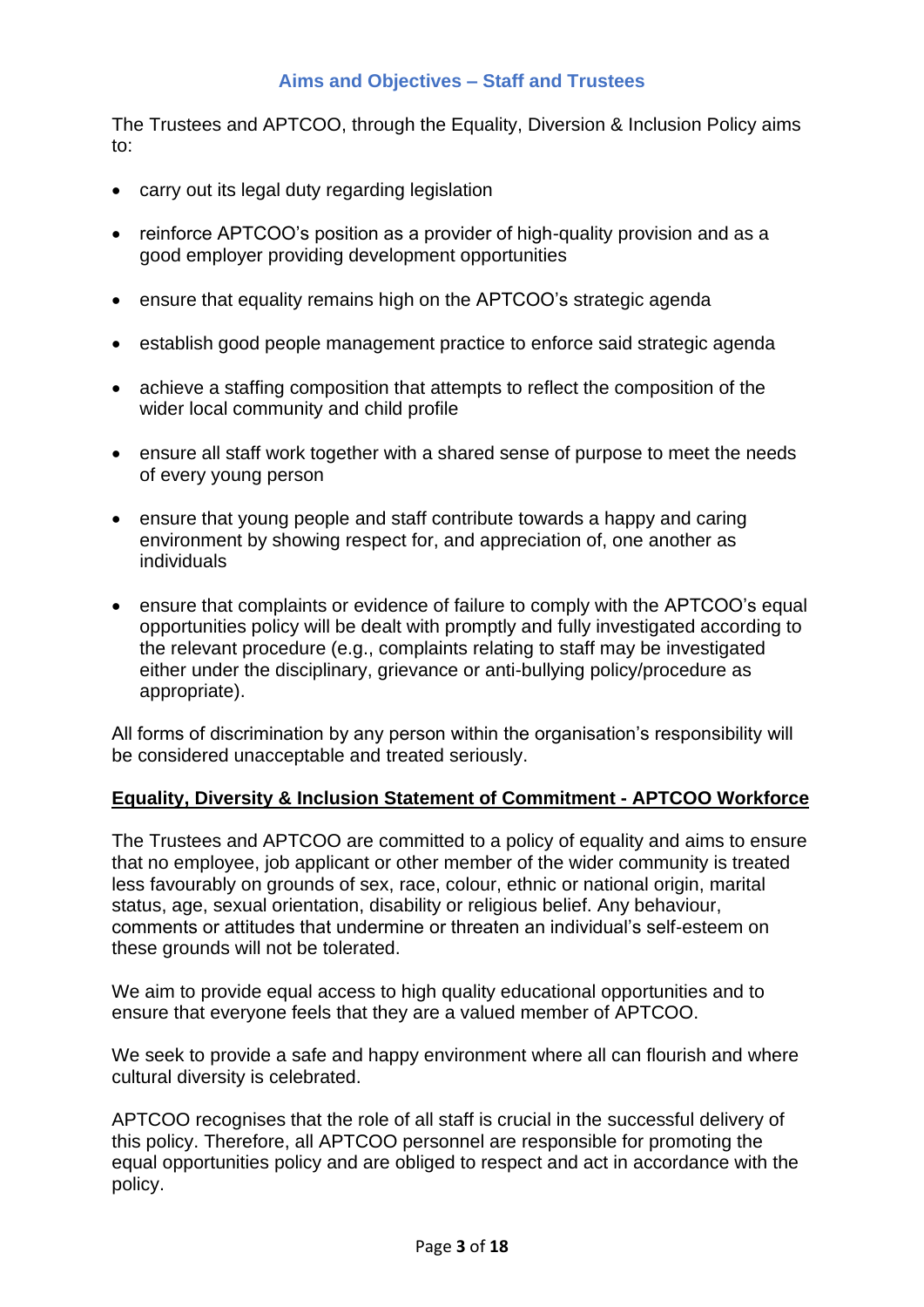Individuals who consider they have been discriminated against should in the first instance discuss the situation with the person concerned, the member of staff most directly concerned, or their allocated tutors. If the informal approach does not resolve the situation, or it is felt this is not the most appropriate method, a formal approach should be conducted as set out in the APTCOO Complaints Procedure.

#### **Policy and planning**

Equal opportunities implications will be considered and recorded whenever organisational policies are developed or reviewed. **All policies will be regularly reviewed to provide a comprehensive and consistent process of monitoring and evaluation.** 

#### **Aims and Objectives – Young People and Families**

#### **Young People – General**

- 1. To provide a rich, accurate, non-stereotypical record of a young person's gender, race, culture and special needs.
- 2. To provide opportunity for young people to become familiar with differences in gender roles, racial characteristics and language of themselves and others.
- 3. To provide all young people with accurate, developmentally appropriate information about their own and others' special needs, as well as their rights and responsibilities as part of both APTCOO and wider community.
- 4. To educate young people with SEND how to handle and challenge namecalling, stereotypic attitudes and physical, social, emotional and behavioural barriers.
- 5. To help young people change discomfort and feelings of 'separateness' about differences into respectful, comfortable interaction.
- 6. To expand young people's developing concept of fairness and feelings of empathy for each other.
- 7. To foster young people's critical thinking about stereotyping.
- 8. To enable young people to gain the tools and self-confidence to appropriately stand up for themselves and others against biased ideas and discriminatory behaviour.
- 9. To provide an environment in which all young people can succeed.
- 10.To empower young people to make informed choices so that they are better prepared for the opportunities, responsibilities and experiences of life within their community.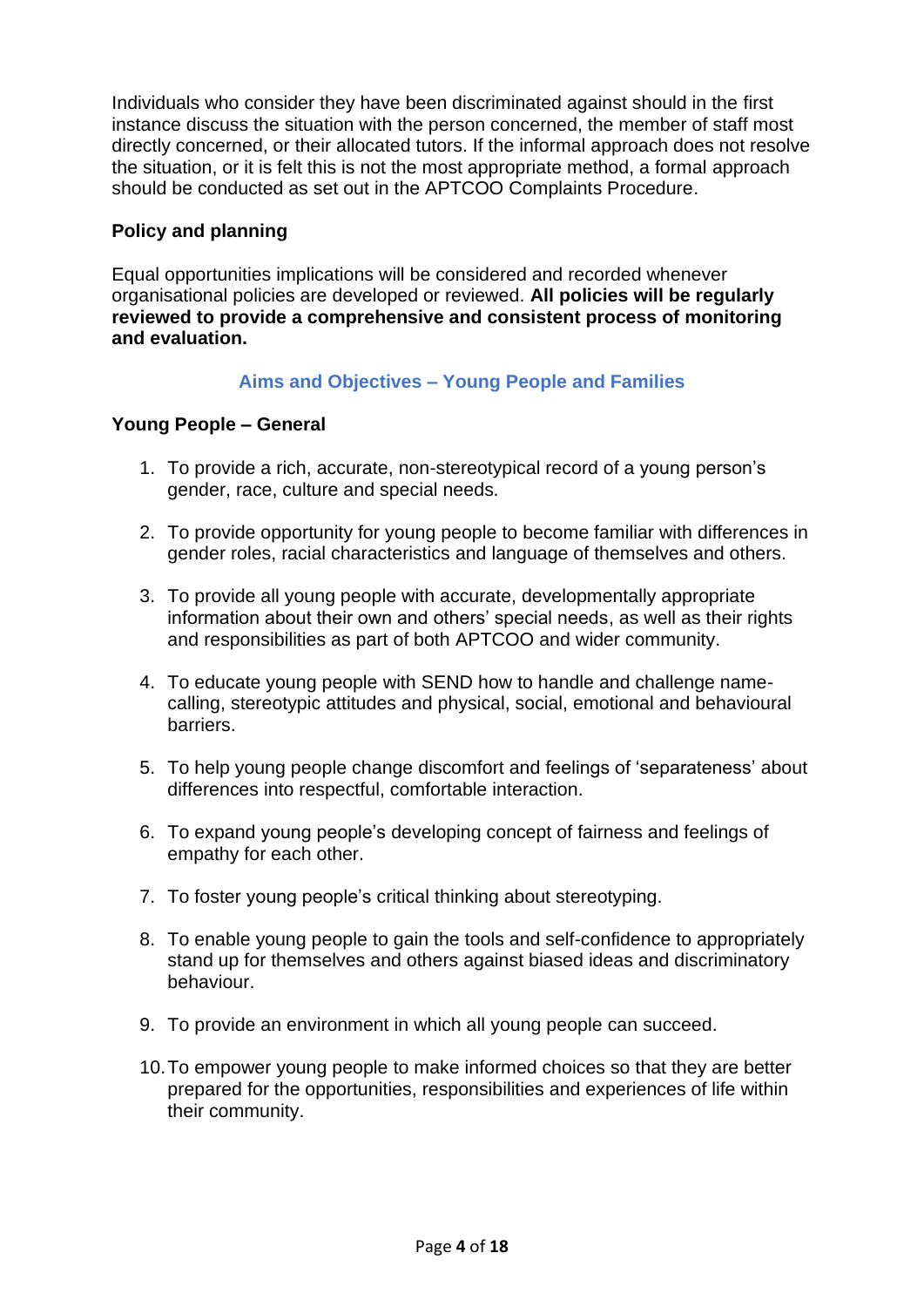#### **Young People - Gender**

- 1. To free young people from constraining, stereotyping definitions of gender role, so that no aspects of learning and development will be closed off simply because of a child's sex/gender and sexual preferences.
- 2. To help young people to become aware of decisions that are made about their own body and how they use it, helping them to make their own informed decisions about issues such as forced marriage; female genital mutilation; circumcision etc.
- 3. To foster young people's healthy gender identity by enabling them to gain clarity about the relationship between biological identity and gender roles in society.
- 4. To promote equality of development for our male young people by facilitating participation in a wide range of learning activities necessary for physical, cognitive, emotional, and social growth, irrespective of societal stereotypes.
- 5. To develop young people's skills for challenging sexist stereotypes and behaviours.

#### **Young People - Multi-Cultural**

- 1. To affirm and foster young people's knowledge and pride in their cultural identity and to incorporate British values into their ethos.
- 2. To foster young people's curiosity, enjoyment and empathetic awareness of cultural differences and similarities.
- 3. To teach young people to overcome any stereotypical or prejudicial responses caused by cultural differences.
- 4. To give young people the confidence to identify and resist coercion and exploitation by others with extremist views.
- 5. To ensure that young people and their families who use English for speakers of other languages (ESOL) have their communication needs met in both paper and digital formats. This policy also extends to people who communicate using British Sign Language (BSL).

#### **Parents and Carers**

- 1. To promote parental acceptance and support for the equal opportunities policies and practices employed by APTCOO.
- 2. To establish ongoing parent-staff dialogue that opens discussion of each other's points of view and seeks to gain clarity, understanding and solutions agreeable to both staff and parent carer.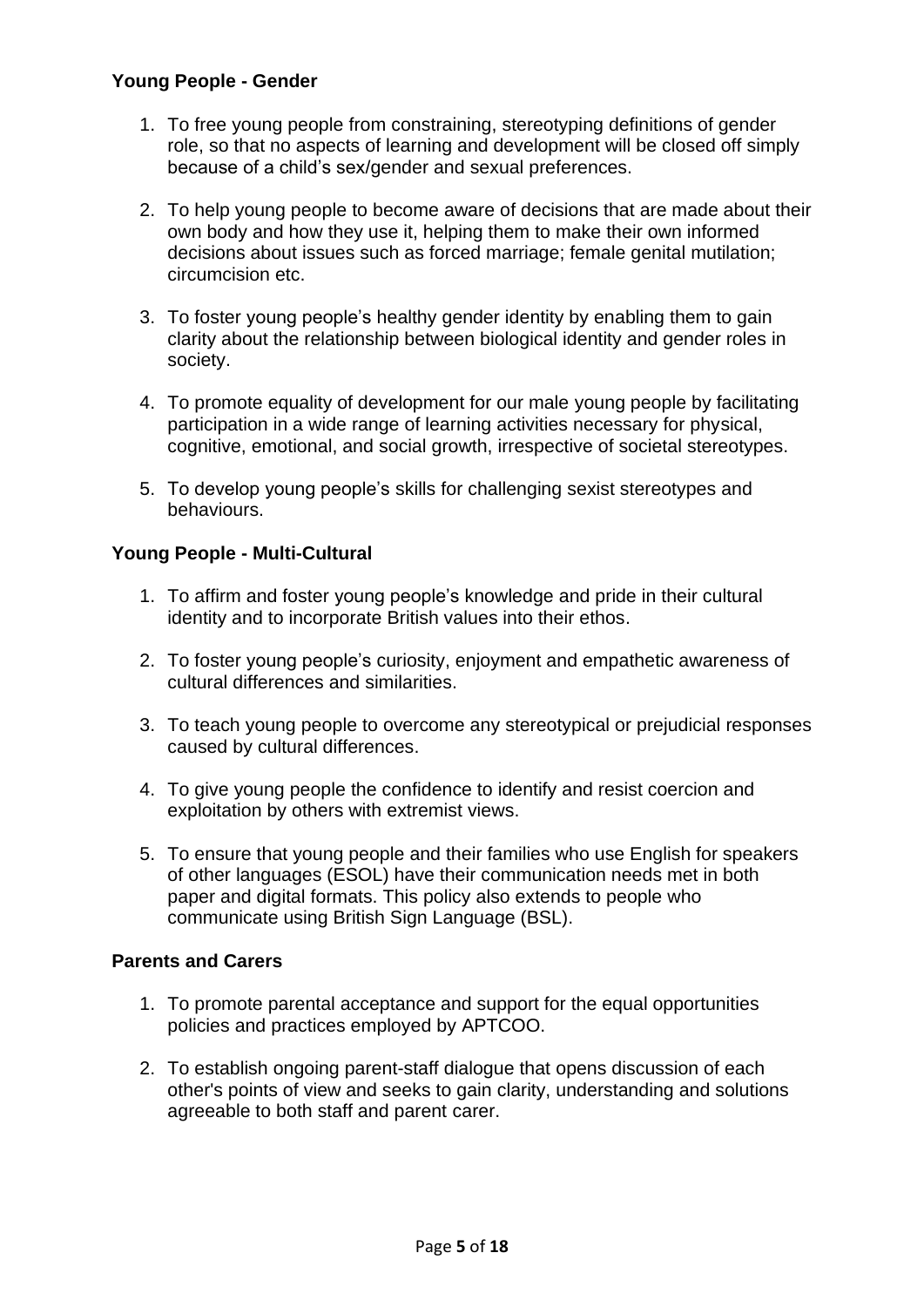- 3. To provide information that increases parental awareness of how their young person's identity is formed, and how prejudice and discrimination negatively affect personal and emotional growth.
- 4. To create safe settings for parents and carers to discuss with each other, their young person or staff the issues raised by EDI work and to increase their ability to integrate EDI perspectives in their relationships with their young person in the home environment.
- 5. To facilitate development of young people through joint parent- carer-teacher problem solving and mutual support.
- 6. To involve parents and carers in curriculum-development implementation and evaluation about their individual young person's needs.

#### **Implementation Strategy**

APTCOO aims to create and maintain an environment in which the individual is valued regardless of gender, race, culture, age, personal or social disadvantage. We aim to create such an environment through:

- 1. Individual and small group discussions both informal and formal, as the need arises and through planned intervention.
- 2. Avoiding stereotypes. Each young person, regardless of gender or race, can take part in all areas of the curriculum without stereotyping. Activities may be modified to make allowances for individual needs, but access is not denied where safety or wellbeing isn't a legitimate concern.
- 3. Giving young people the opportunity to observe adults in a variety of nonstereotypical roles. The role of the adult will vary according to the situation and each adult holds authority within and responsibility for certain areas of APTCOO. This will provide a large and diverse selection of role models for young people.
- 4. APTCOO offers provision to young people who are academically and socially disadvantaged. Individually designed programmes of work, access to therapeutic support, 1-1 support and frequent experience of success are means of redressing an imbalance of opportunity.
- 5. Encouraging tolerance of differences and identification of "sameness" by the fostering of community feeling and group identity through activities and friendship opportunities.
- 6. The provision of frequent opportunities for young people's success and a thoughtful approach to behaviour / discipline and pastoral care policies, promoting in young people the self-confidence and self-esteem to speak out against injustice and to speak out in such a manner that they will have a voice that instigates change without fear of discrimination.
- 7. Conversing with parents and carers in an open, non-challenging manner with a view to mutual understanding and tolerance.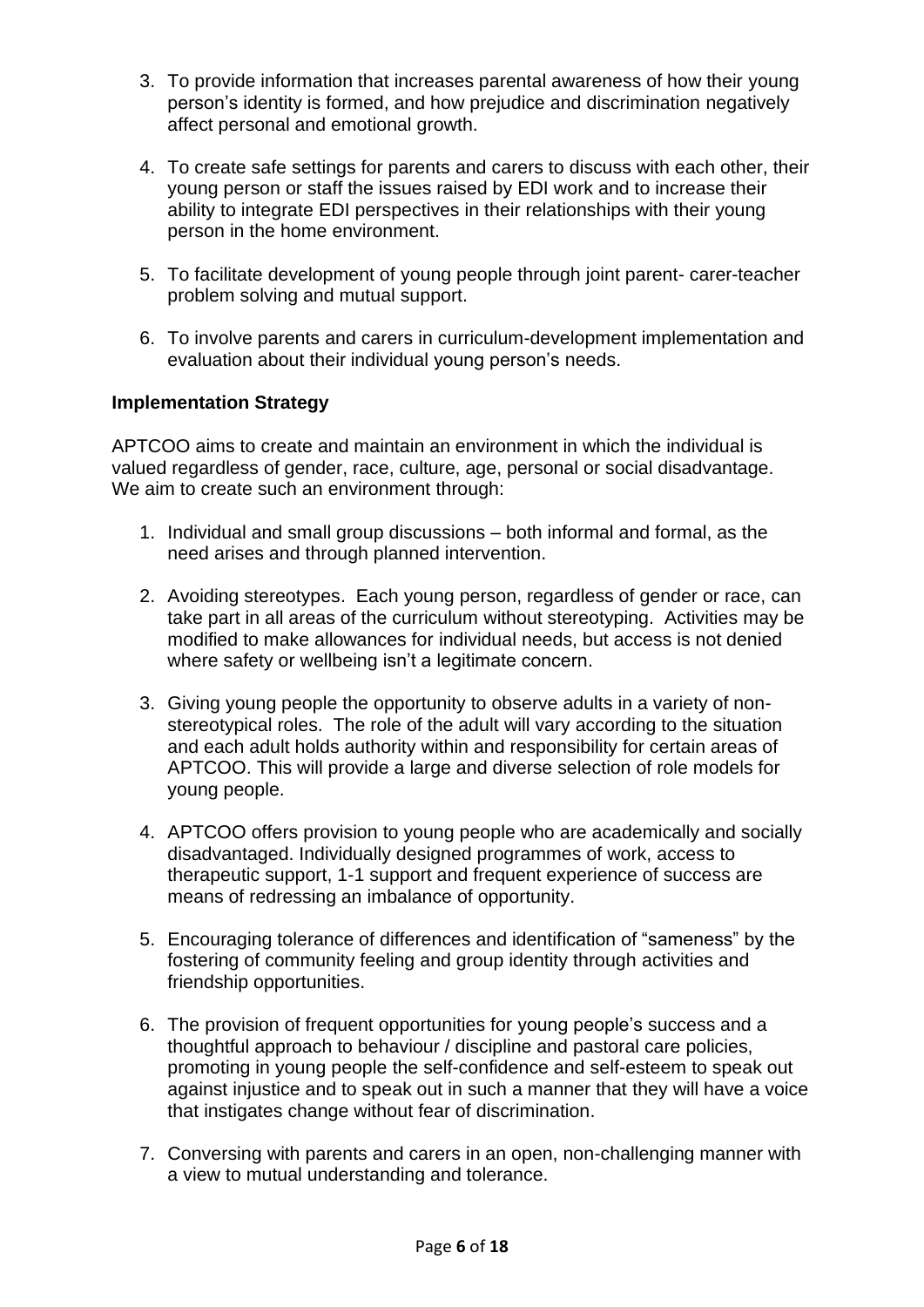8. Facilitating the development of young people through joint parent- carer-staff problem-solving and mutual support.

In the provision of APTCOO services, we recognise that young people are often curious about the world and different social and ethnic minorities. Many young people have genuine questions about issues relating to minority groups, such as faith teachings or political ideas.

For the most part, this is not the same as hate speech. Hate speech aims to incite violence, hostility, or discrimination against a protected characteristic, whereas acceptable speech aims to discuss or challenge theory, practice, legislation, policy, or religious teachings, without attacking individuals.

Occasionally, the difference between acceptable speech and hate speech is more nuanced; for example, when people from certain social groups make jokes about themselves and 'reclaim' slurs to describe one another.

Another example is when someone quotes or repeats hateful or discriminatory comments made by someone else, not in support of those comments, but as context to form part of a conversation, debate, or article.

APTCOO staff and volunteers aim to exercise their best judgement on whether something was communicated to incite hostility or discrimination towards a group, or not. We consider this the simplest measure of whether something is 'hate' speech.

#### **Young person admission policy**

APTCOO follows a pupil admission policy that does not permit sexual orientation, race, or colour or disability to be used as criteria for admission.

#### **Family-friendly policies**

APTCOO is a family-friendly employer and will do its best to respond to the changing needs of all staff.

#### **LGBT employees and gender reassignment**

APTCOO will ensure that, in carrying out its duties, lesbian, gay, bisexual and transgender people are given equal and unprejudiced treatment. To achieve this objective APTCOO will:

- Ensure that policies, procedures and practices are not based on the assumption that everyone is, or should be, heterosexual.
- Acknowledge same sex relationships and ensure that, wherever possible, the partners of same sex or transgender couples have equal access to the services and benefits available to heterosexual couples.
- Encourage a culture in which people feel able to be open about sexual orientation with their work colleagues, and ensure that lesbian, gay, bisexual and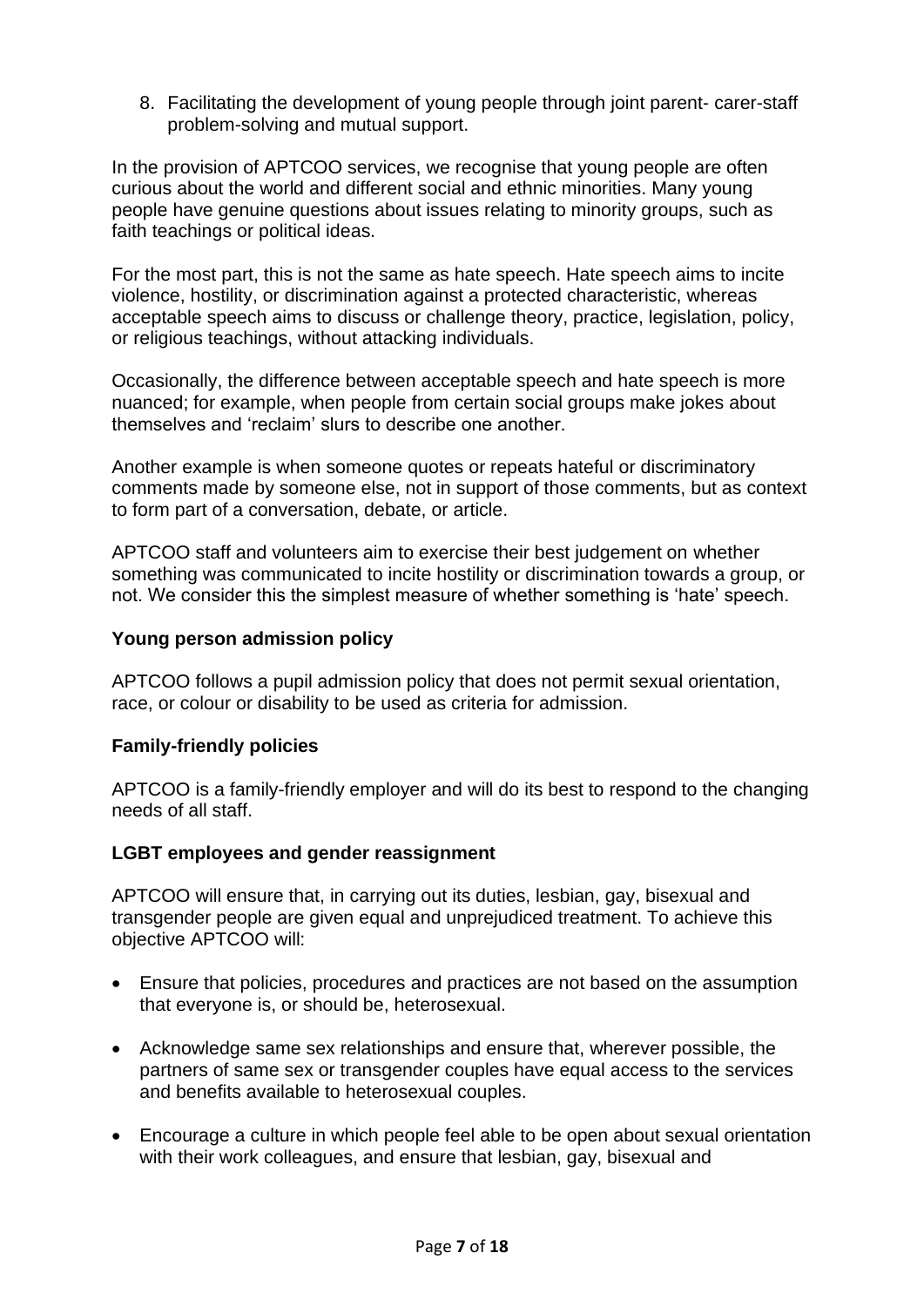transgender employees have a safe and supportive environment in which to work.

- Ensure that recruitment and selection is carried out in accordance with corporate standards and best practice.
- Provide appropriate development opportunities to assist with the implementation of this policy and ensure that employees are aware of their individual responsibilities and APTCOO's commitment.
- Handle allegations of discrimination and harassment sensitively, providing appropriate support to the alleged victim(s), in accordance with organisational policy and procedure.
- Manage employees fairly and appropriately, ensuring there is no discrimination in terms of:
	- o attitude,
	- o work allocations,
	- o consultation,
	- o communication,
	- o promotion,
	- $\circ$  development and training opportunities,
	- o employee appraisals,
	- o granting of leave: including maternity/paternity/adoption leave,
	- o grievance and disciplinary matters, or other conditions of employment in the work environment,
	- o reward,
	- o retirement,
	- o redundancy,
	- o transfer.

#### **2.0 RECRUITMENT AND SELECTION**

2.1 The recruitment and selection process is crucially important to any equal opportunities policy. We will endeavour through appropriate training to ensure that employees making selection and recruitment decisions will not discriminate, whether consciously or unconsciously, in making these decisions.

2.2 Promotion and advancement will be made on merit and all decisions relating to this will be made within the overall framework and principles of this policy.

2.3 Job descriptions, where used, will be revised to ensure that they are in line with our equal opportunities policy. Job requirements will be reflected accurately in any personnel specifications.

2.4 We will adopt a consistent, non-discriminatory approach to the advertising of vacancies.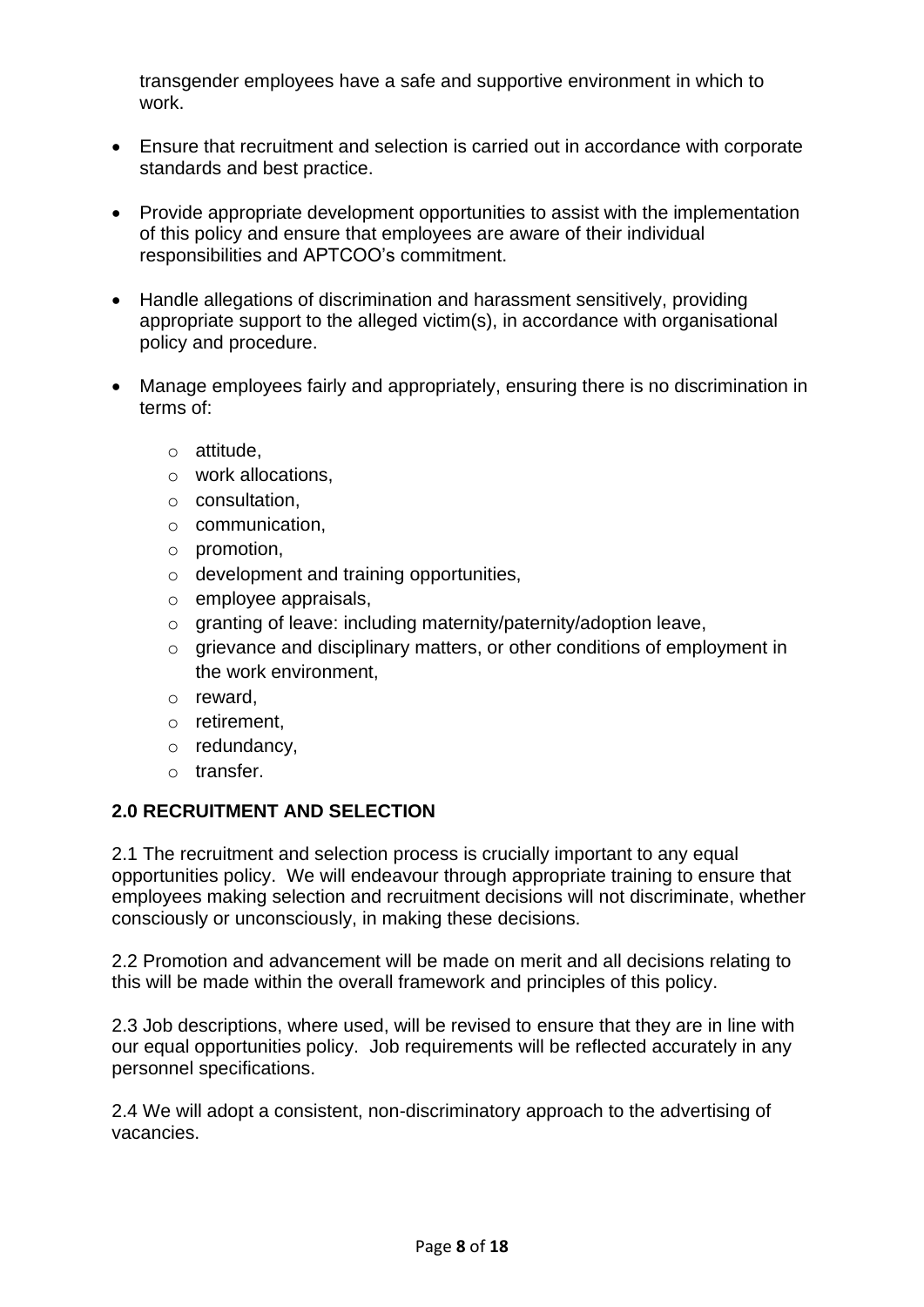2.5 We will not confine our recruitment to areas or media sources which provide only, or mainly, applicants of a particular group.

2.6 All applicants who apply for jobs with us will receive fair treatment and will be considered solely on their ability to do the job.

2.7 All employees involved in the recruitment process will periodically review their selection criteria to ensure that they are related to the job requirements and do not unlawfully discriminate.

2.8 Short listing and interviewing will be carried out by a panel of at least two people, and three where possible.

2.9 The recruitment panel should be determined having regard to gender and ethnicity of the panel and will have relevantly trained members in safer recruitment

2.10 Interview questions will be related to the requirements of the job and will not be of a discriminatory nature.

2.11 We will not disqualify any applicant because he/she is unable to complete an application form unassisted unless personal completion of the form is a valid test of the standard of English required for the safe and effective performance of the job.

2.12 Selection decisions will not be influenced by any perceived prejudices of other staff.

- Giving full consideration to all job applicants.
- To ensure that all people with a disability are interviewed for any employment vacancy for which they meet the essential criteria of that position.
- To follow the government's voluntary code of practice for age diversity in employment.
- Creating an environment which is free from racial harassment and racist behaviour.
- Recognising and respecting individuals' religious beliefs and that they are free from discrimination.
- Creating an environment free from sexual harassment and sexist language and behaviour.
- Creating a flexible working environment where work and home life balance requirements are recognized and supported in all areas and levels.
- Ensuring that our policies and procedures do not discriminate against employees or their sexuality.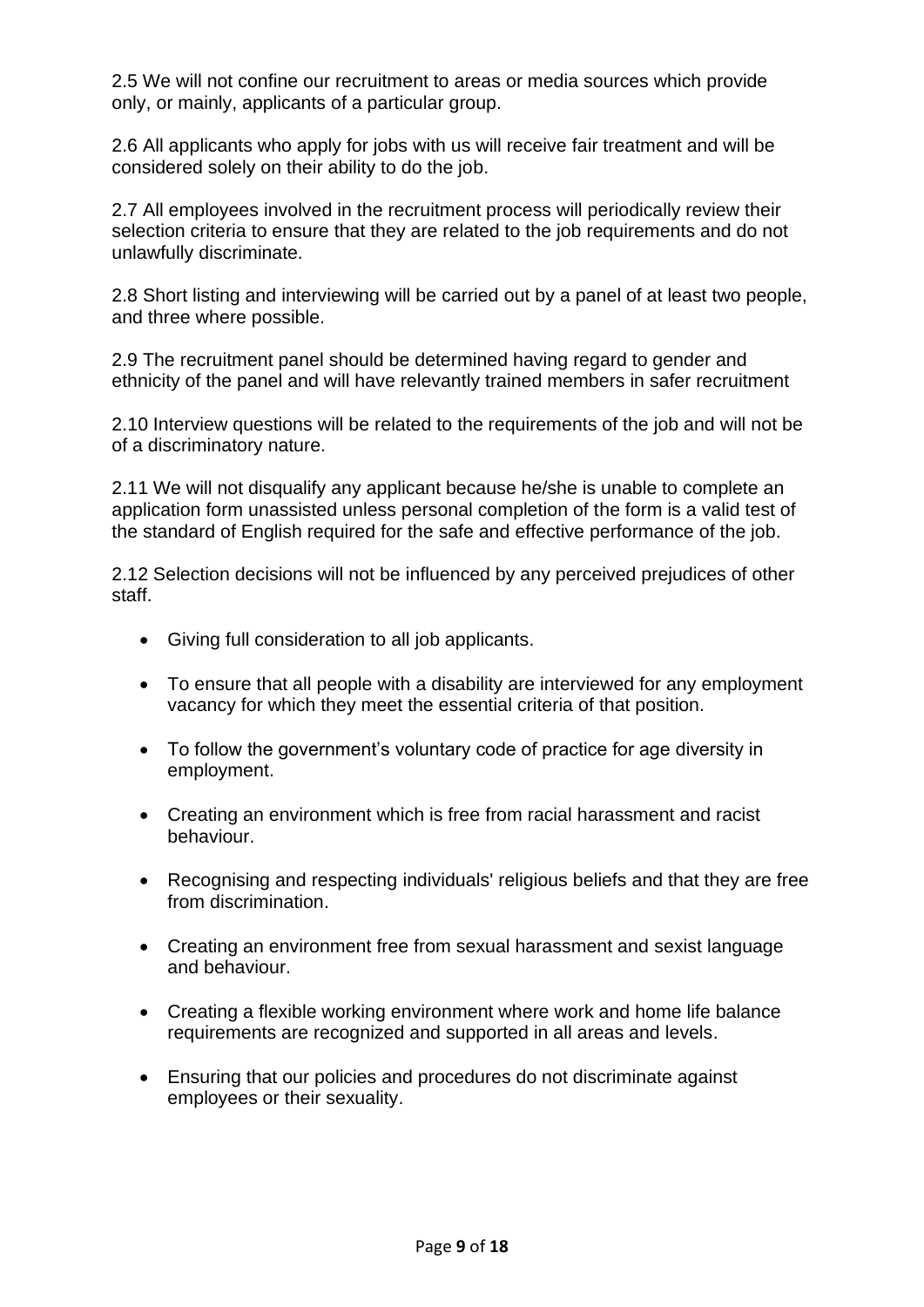- Within business constraints, to modify equipment or facilities to make full use of a person's ability.
- Continue employment, whenever practicable, for those who become disabled during their employment.
- Create an environment whereby the needs of employees with HIV are understood and free from ignorance and harassment.

#### **3.0 TRAINING AND PROMOTION**

3.1 Staff will receive training in the application of this policy to ensure that they are aware of its contents and provisions.

- Ensuring that quality training is available to all employees to enhance their skill base.
- Ensure all employees realise their potential for growth through support and appraisal.

3.2 All promotion will be in line with this policy.

#### **4.0 MONITORING**

4.1 We will maintain and review the employment records of all employees in order to monitor the progress of this policy.

4.2 Monitoring may involve: -

- the collection and classification of information regarding the race in terms of ethnic/national origin and sex of all applicants and current employees.
- the examination by ethnic/national origin and sex of the distribution of employees and the success rate of the applicants; and
- recording recruitment, training and promotional records of all employees, the decisions reached and the reason for those decisions.

4.3 The results of any monitoring procedure will be reviewed at regular intervals to assess the effectiveness of the implementation of this policy. Consideration will be given, if necessary, to adjusting this policy to afford greater equality of opportunities to all applicants and staff.

- Maintain records of recruitment to identify any areas of inequality.
- Review recruitment and selection processes regularly
- Wherever possible, modify employment practice and procedures to reduce barriers to members of disadvantaged social groups within their employment.
- Enforce and monitor our internal harassment policy to ensure employees work in a safe environment.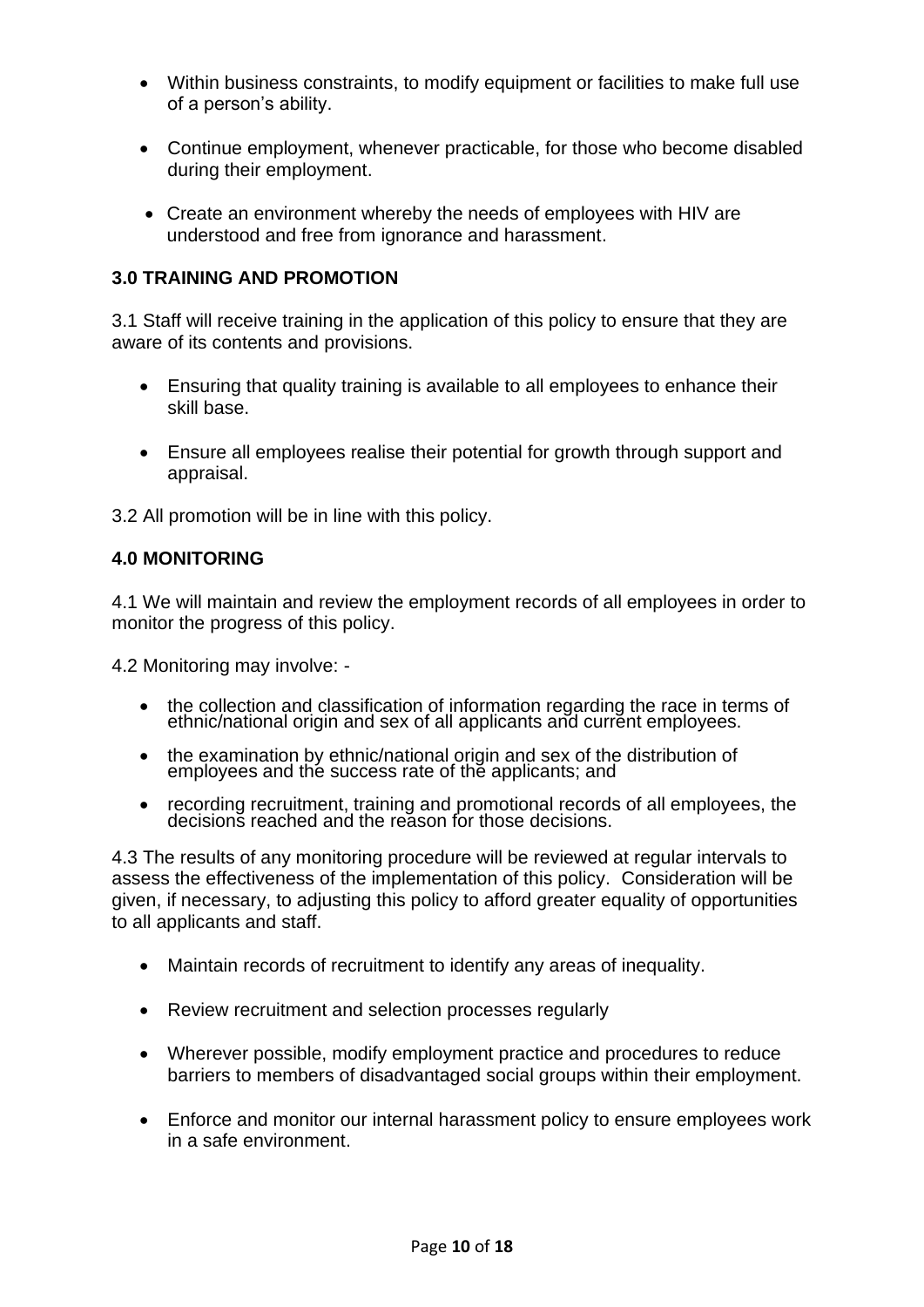Other policies that may need to be taken into account are:

- Recruitment & Selection
- Admissions
- **Appendix 1:** Terminology
- **Appendix 2:** Protected Characteristics
- **Appendix 3:** Record of Changes
- **Appendix 4:** Record of Employee having read the Policy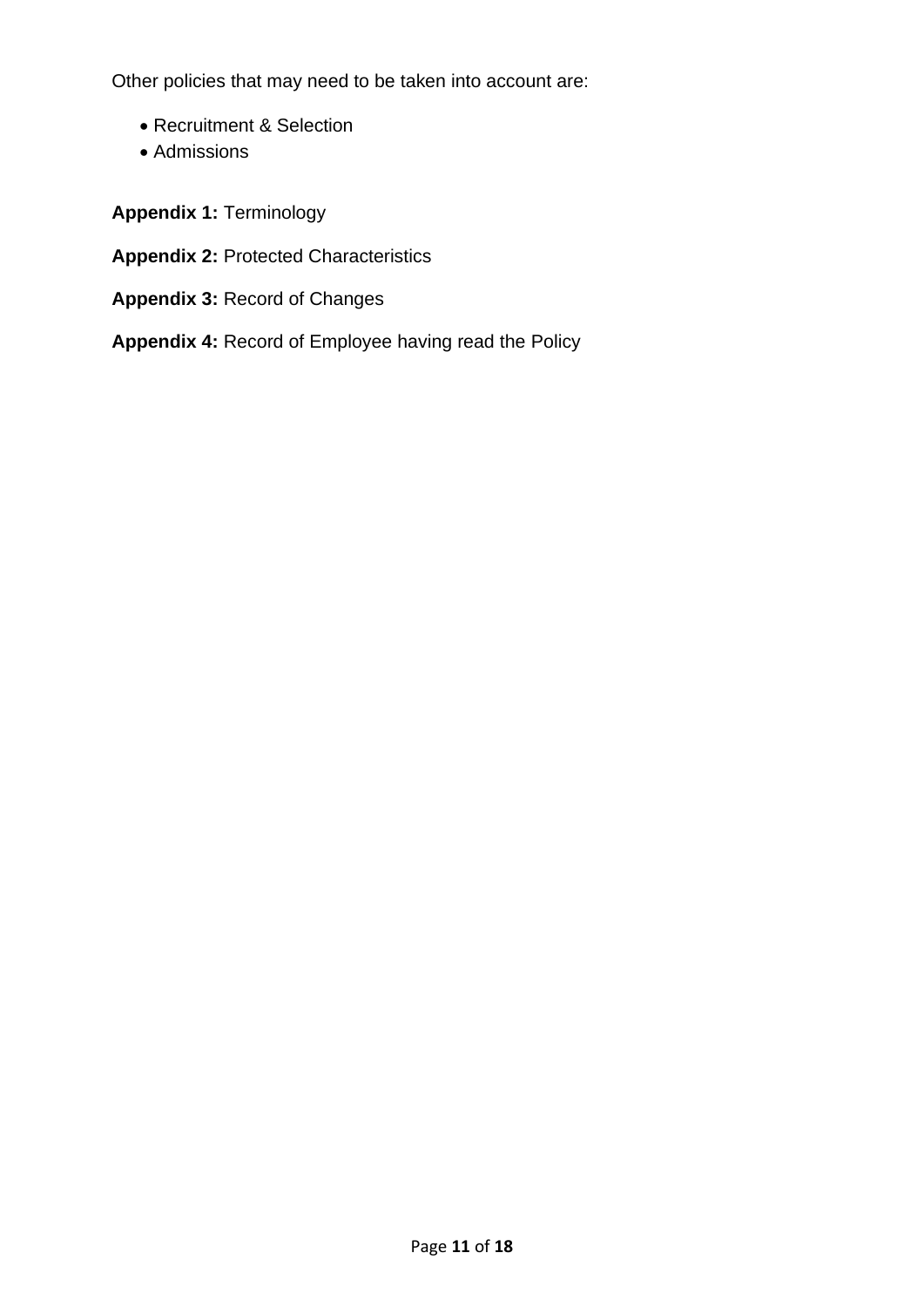#### **Terminology**

**Disability:** a physical or mental impairment and the impairment has a substantial and long-term adverse effect on their ability to carry out normal day-to-day activities.

- $\circ$  Substantial is defined as being more than minor or trivial:
- olong-term is defined as a year or more.

**Prohibited conduct:** Four main forms of disallowed conduct against those with protected characteristics. They are:

- o direct discrimination;
- o indirect discrimination;
- o harassment; and
- o victimisation.

#### **Discrimination:**

**Direct discrimination:** when someone is treated unfairly because of a protected characteristic, such as sex or race. For example, someone is not offered a promotion because they're a woman and the job goes to a less qualified man. One type of direct discrimination is when someone is treated unfairly because of the protected characteristic of either:

- someone they know
- someone they're associated with

#### The legal term is **'discrimination by association'**, also known as '**associative discrimination'**.

**Indirect discrimination:** Indirect discrimination can happen when there are rules or arrangements that apply to a group of employees or job applicants, but in practice are less fair to a certain protected characteristic. The employee or applicant must be able to prove both of the following about the rule or arrangement:

it's unfair to them and to others with the same protected characteristic, for example a woman believes she's experiencing sex discrimination against women it's unfair compared with those who do not have the protected characteristic, for example, it's unfair to employees who are women, but not to men.

**Positive discrimination:** Preferential treatment given to someone purely because they have a protected characteristic, rather than based on merit.

**Stereotype:** a generalised belief that is held by someone against a group of people, expecting them to embody certain traits or behaviors. A stereotype is slightly different from a prejudice, as it is a thought whereas prejudice involves feelings and attitudes. Stereotypes can be 'positive' or 'negative' but both have harmful results.

**Prejudice:** a preconceived opinion that is not based on reason or actual experience. Prejudices are always negative opinions or beliefs.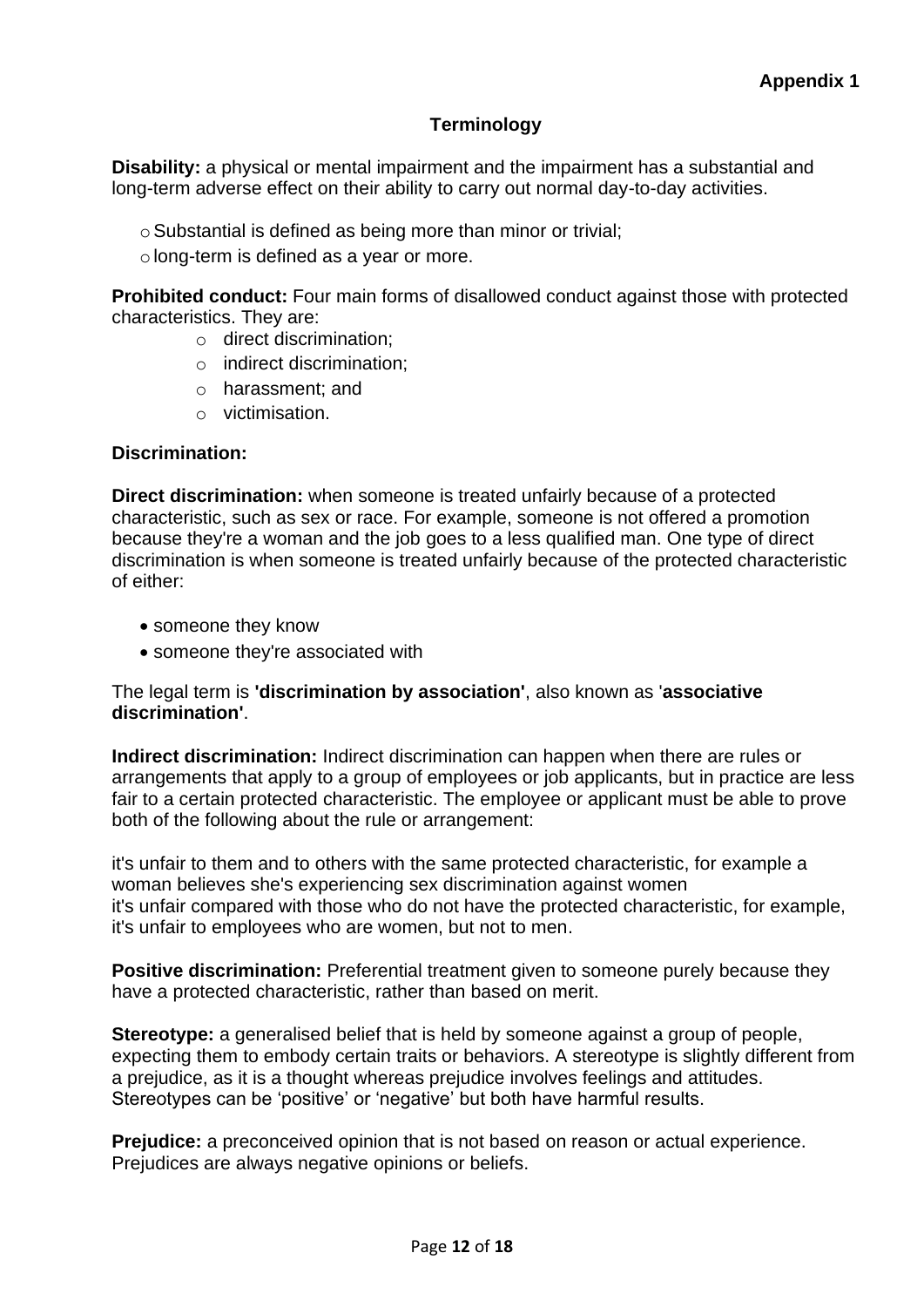#### **Protected Characteristics**

The Equality Act 2010 defines nine protected characteristics. These are**:**

- **1. Age**
- **2. Disability**
- **3. Gender reassignment**
- **4. Marriage and civil partnership**
- **5. Pregnancy and maternity**
- **6. Race**
- **7. Religion or belief**
- **8. Sex**
- **9. Sexual orientation**

#### **Age**

Age discrimination is either direct or indirect. It involves unfair or unfavourable treatment of staff members due to how old they are, or the peer they are associated with. It is important to remember that in situations where people fall into the same age range, they share the "age" protected characteristic.

#### **Disability**

The Equality Act 2010 defines a disabled person as someone with a physical or mental injury. It must be substantial or long-term (likely to last more than 12 months) and affect their ability to conduct day-to-day activities. The Act outlines APTCOO's duty of care towards disabled employees. Under the legislation, APTCOO must make reasonable adjustments to remove barriers caused by a disability.

Although the regulation provides a definition of disability, the issue is more complex than the Act initially clarifies. While some impairments are immediate and identifiable, it can be difficult to work out if some disabilities qualify.

The level of support or adjustments an affected employee needs depends on where they sit on the spectrum (of their particular needs). APTCOO will make every attempt to meet people's additional needs where it can be reasonably done.

Examples of impairments considered as disabilities from diagnoses include:

- Cancer.
- Multiple sclerosis (MS).
- HIV/AIDS.

Under section 15 of the Equality Act, there is a special provision for disability which protects employees against discrimination for something arising because of their disability.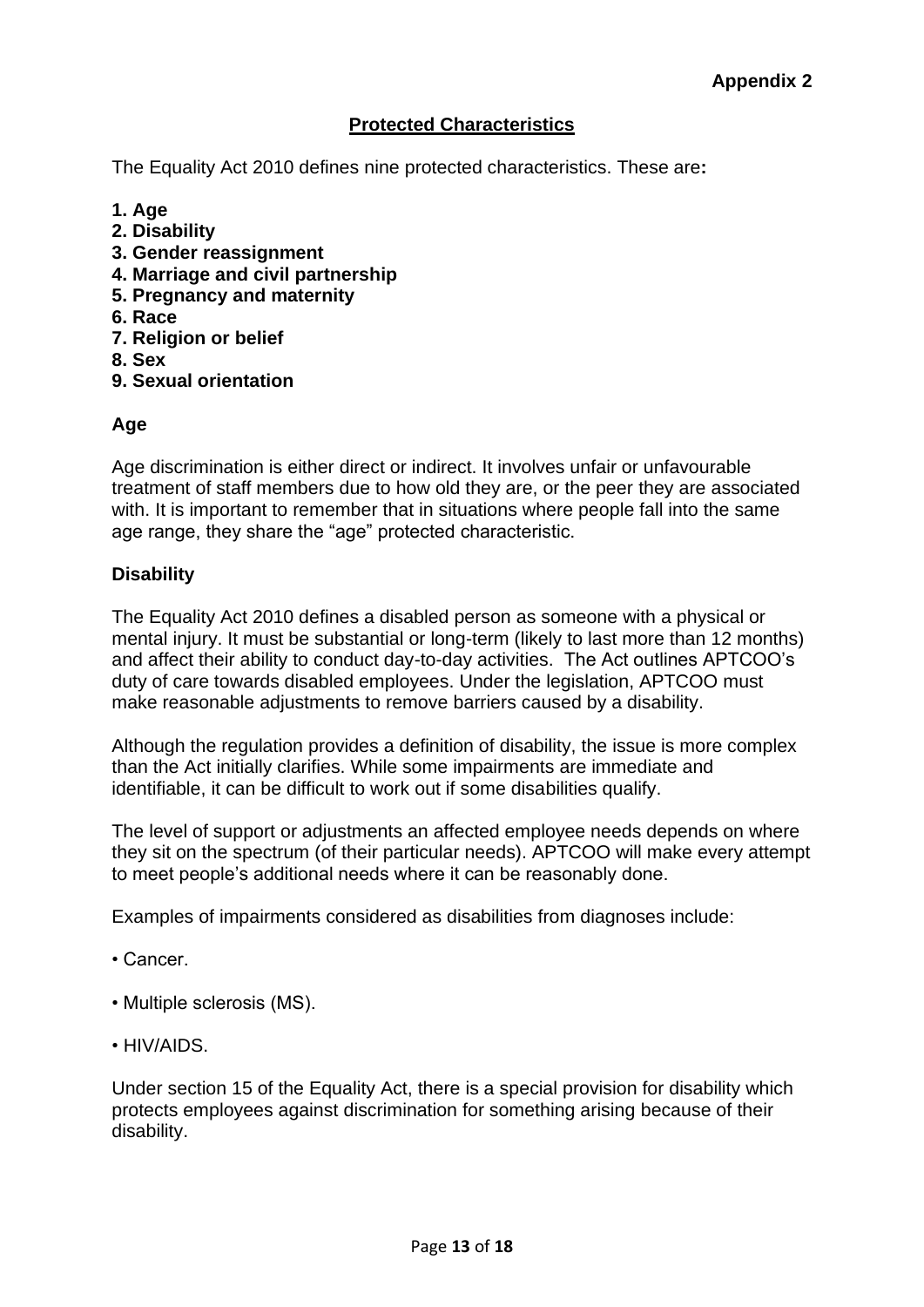#### **Gender reassignment**

This is the process of changing from one sexual category to another. The Equality Act 2010, it is illegal to discriminate against a member of staff if it is thought they are transgender (or know someone who is).

Individuals are not required to undergo surgery or treatment to change their gender. They will still receive discrimination protection if they have reassigned their identity without any medical processes.

In some circumstances, treating a transgender employee differently is not necessarily unlawful. An example would be taking constructive steps to include transgender employees in organisational activities in which they are not represented. The key is they do not experience a detriment because of the decision to treat them differently.

Examples of gender reassignment discrimination include:

- Reassigning an employee to an alternate role to remove them from public view.
- Unfair treatment of sick days compared to other employees.
- Having policies in place that put your transgender employees at a disadvantage.
- Comments that offend or degrade.

#### **Marriage or civil partnership**

This is treating an employee differently on account of their relationship status. This can be either between a man and a woman or between members of the same sex. Employees are not protected under this characteristic if they are:

- Living with their partner but not married or in a civil relationship.
- Engaged but not married yet.
- Divorced or if they have dissolved their civil partnership.

Examples of discrimination under this characteristic include:

• Having policies in place that put married employees (or those in a civil relationship) at a disadvantage— this may be different if you can show a good reason otherwise.

• Dismissing or reducing the working hours of an employee after marriage as you think they will need to spend more time with their family (unless requested).

• Treating an employee differently for supporting a colleague facing discrimination for their marriage or civil partnership. This type of discrimination is 'victimisation.'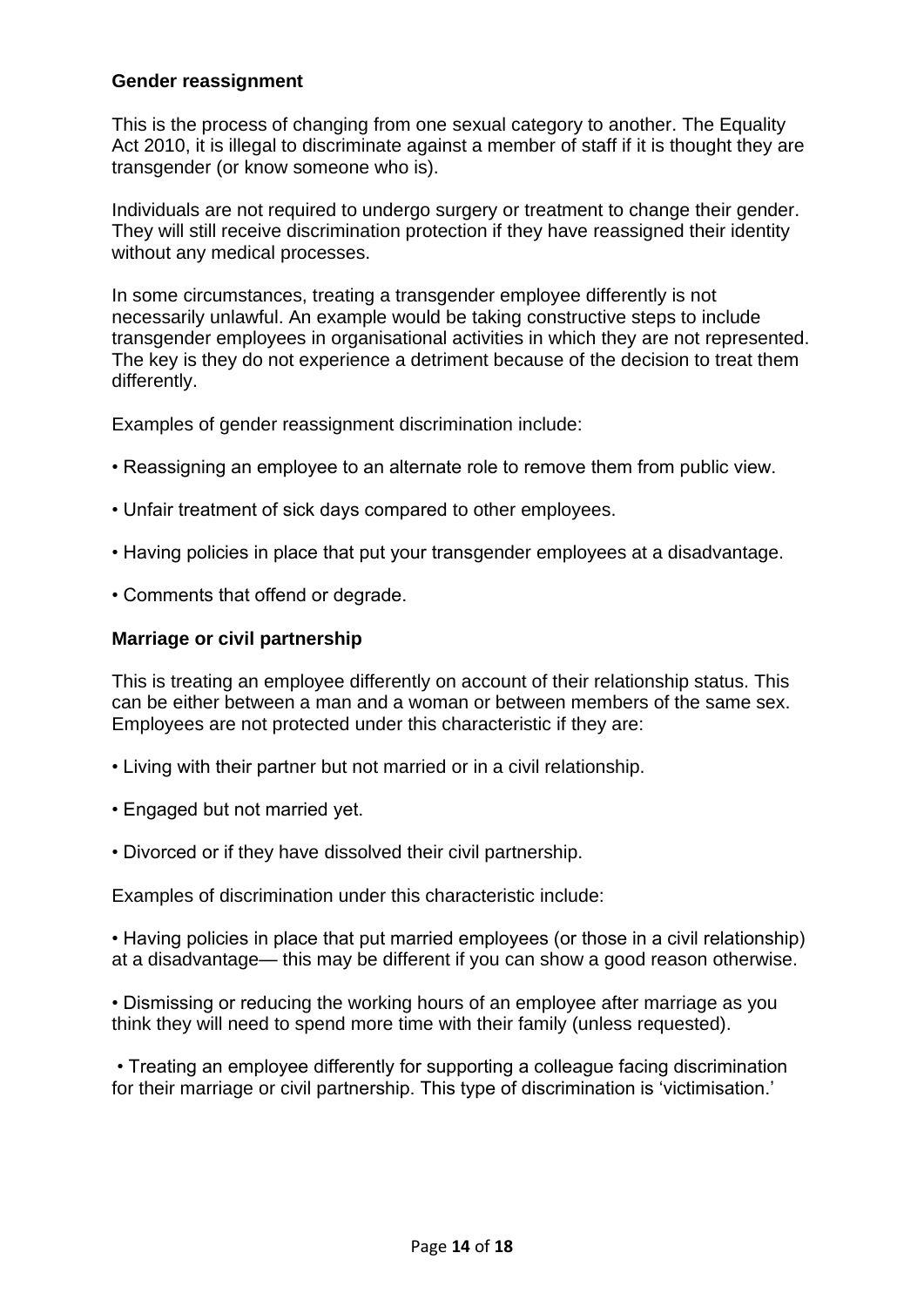#### **Pregnancy and maternity**

This spans from the period of pregnancy through to birth and the period of maternity leave (the protected period). Discrimination in this regard involves treating a woman differently for being pregnant or on maternity leave. The Act defines two types of pregnancy and maternity discrimination:

**Unfavourable treatment:** This is putting employees or job applicants at a disadvantage because of pregnancy or maternity. Employers cannot subject them to unfair treatment. Policies and procedures should not put them at a disadvantage, and employees should not experience unwanted behaviour because of their pregnancy or maternity leave requirements.

**Victimisation:** This involves treating an employee unfairly because they have made, or supported, an allegation (or complaint) of discrimination. It also relates to employees giving evidence relating to a complaint from another staff member.

When deciding on an employee's position in the organisation, it is unlawful to take into account periods where they were off sick due to pregnancy-related illnesses.

#### **Race**

The Act protects groups of employees defined by their race, colour or nationality. Discrimination occurs when they are treated differently because of these characteristics.

Examples include:

**Direct:** For example, rejecting a job application from a candidate of a different nationality not based on skills but because it is thought they will not fit in with existing staff.

**Indirect:** Having policies or procedures that while it applies to all workers, only puts a person or group of people of the same race at a disadvantage.

For example, during the recruitment process, it is unlawful to require all applicants to have a certain qualification that is only available to people in the UK, as this discriminates against applicants from other countries.

#### **Religion or belief**

This characteristic covers individuals or groups with certain religious or philosophical beliefs. Employees have a legal protection from discrimination because of their religion or belief (or the lack thereof).

According to the Act, a religion must have a clear structure and belief system. This belief must be genuine and not simply an opinion. To consider a belief genuine, it must be a weighty and substantial aspect of human life.

Examples of religion or belief discrimination include:

• Refusing to hire an individual or a particular group of people because of their religion or philosophical beliefs.

• Dismissing a member of staff because of their belief or religion.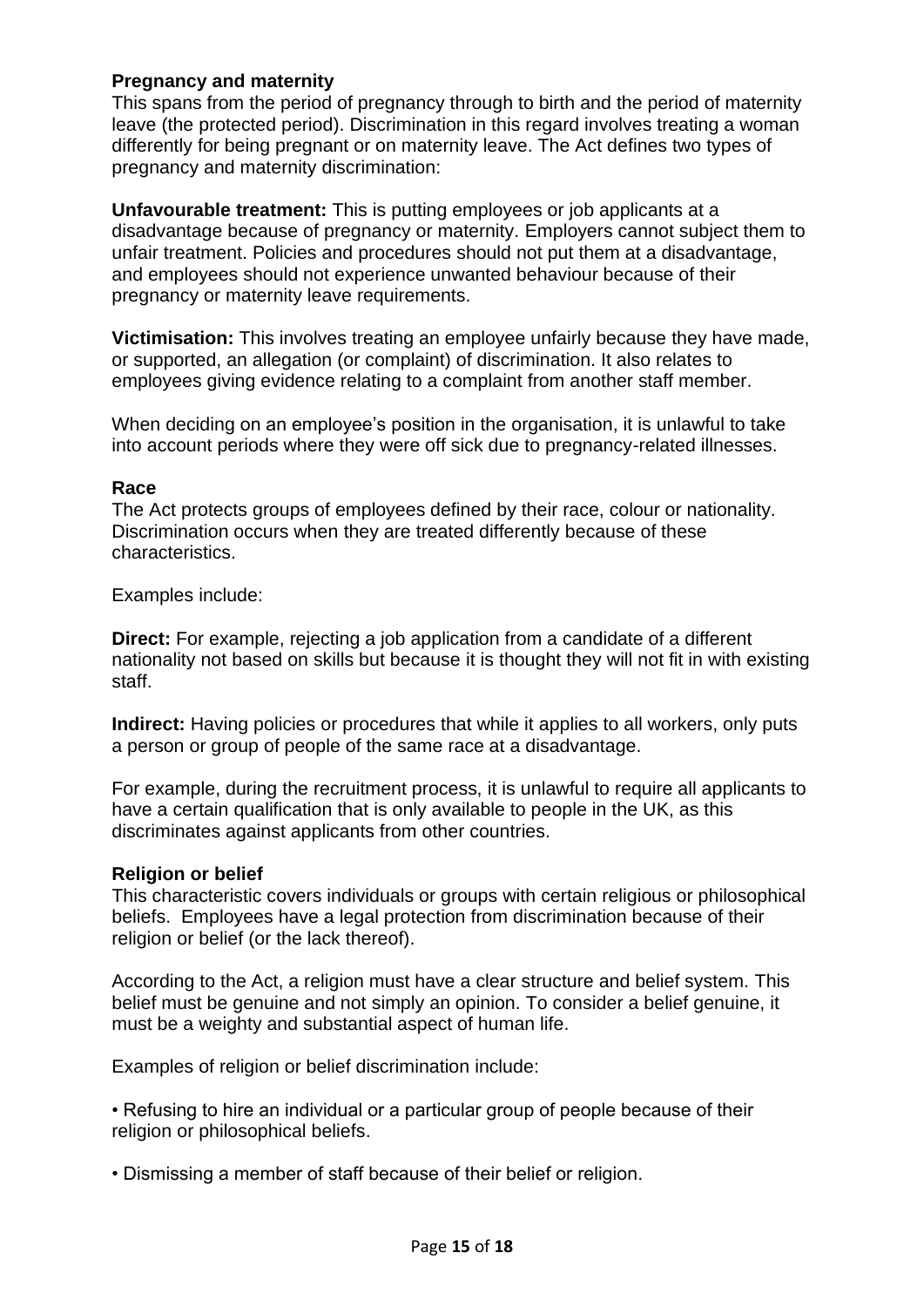• A form of indirect discrimination could be enforcing inconvenient working hours. For example, setting a meeting at 3 pm on Fridays when it is known some employees attend religious meetings. It is not discrimination if there is an objective and justifiable reason for scheduling the meeting for that time. It is important to be consistent when dealing with religious holiday requests to avoid allegations of discrimination.

#### **Sex**

This involves the unfair treatment of an employee based on being either a man or woman. The Equality Act 2010 protects individuals from prejudice based on their sex. Discrimination in the following categories against an employee include:

- Of a particular sex.
- That is thought baselessly to be of the opposite sex (discrimination by perception).
- Or that is associated with someone of a specific sex.

APTCOO also recognises that the law does not allow for **positive discrimination** in favour or either sex as it does in other instances such as disability. Examples of prejudice at work include:

• Asking female job applicants questions that would not be asked of male applicants.

• Promoting only women (or men) for specific roles due to previous discrimination when applying for that role.

• Rejecting a male candidate's application for a particular role because it is thought that he would not fit in with female staff.

• Not promoting women due to concerns about their plans for motherhood.

#### **Sexual orientation**

The Equality Act protects individuals from discrimination on the grounds of their sexual preferences. That includes any employee who is:

- Bisexual.
- Gay.
- Heterosexual.
- Asexual.

Examples of sexual orientation discrimination include:

• Not promoting a staff member solely based on their sexual preference.

• Maintaining policies or business practices that put an employee of the same sexual identity at a disadvantage.

• Harassing, degrading, intimidating, offending or general unwanted conduct relating to their sexual identity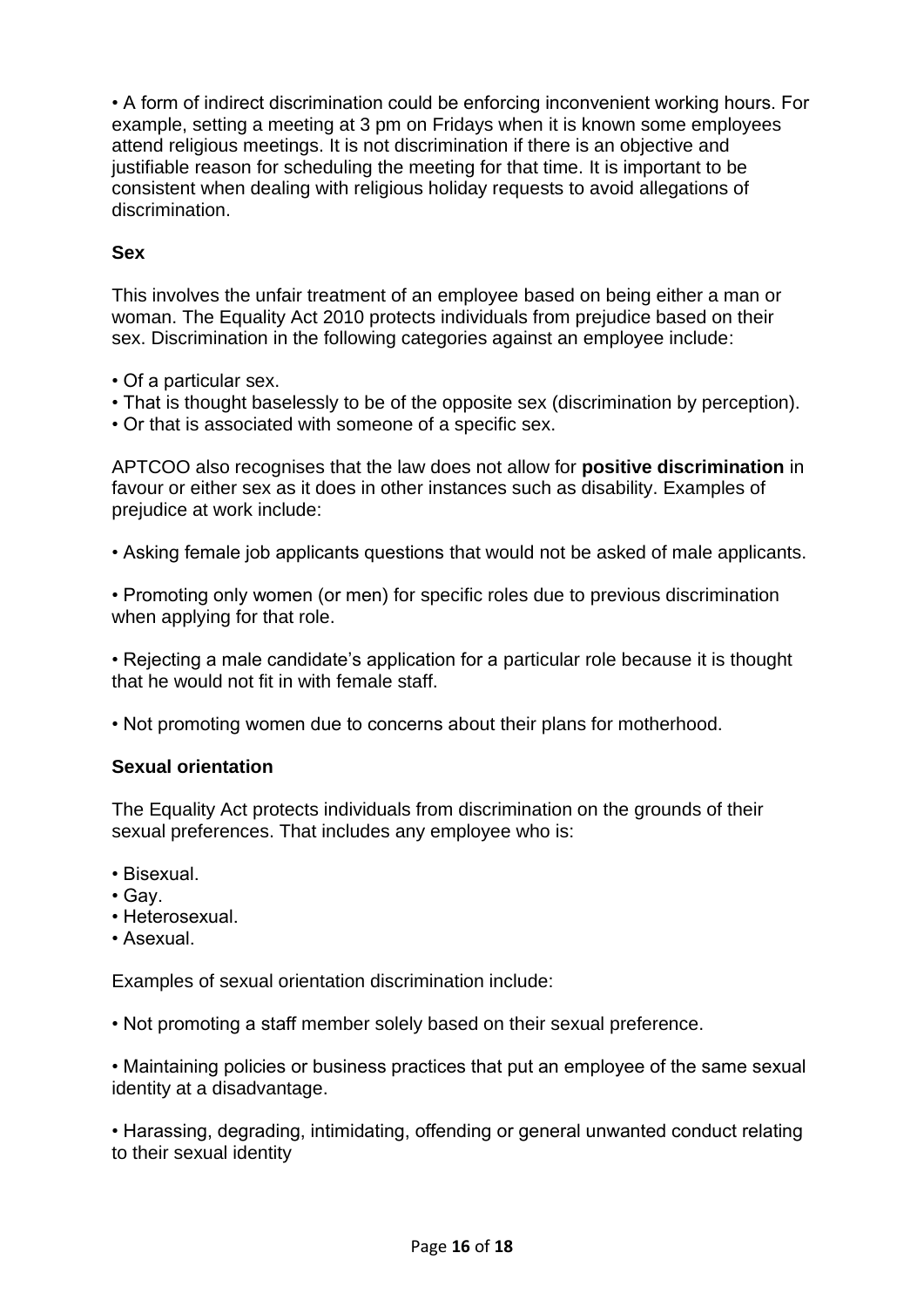## **Policy/ procedure for:** Equality, Diversity & Inclusion Policy

### **RECORD OF CHANGES**

| <b>DATE</b>      | <b>AUTHOR</b> | <b>PROCEDURE</b>   | <b>DETAILS OF CHANGE</b>                                                                                                                                                                                                                                                                                |
|------------------|---------------|--------------------|---------------------------------------------------------------------------------------------------------------------------------------------------------------------------------------------------------------------------------------------------------------------------------------------------------|
| May 2022         | M. Holmes     | Review &<br>Update | Merging of Equal Opportunities<br>and Equality & Diversity into one<br>policy called Equality, Diversity &<br>Inclusion. Adding separate and<br>distinct, but interrelated<br>statements of intent for young<br>people and staff including specific<br>aims and objectives in fulfilling<br>these goals |
| May 2022         | M. Holmes     | Review &<br>Update | Added an appendix outlining the<br>nine protected characteristics                                                                                                                                                                                                                                       |
| <b>June 2022</b> | K. Kilner     | Update             | Addition in relation to ESOL and<br><b>BSL</b> offer                                                                                                                                                                                                                                                    |
|                  |               |                    |                                                                                                                                                                                                                                                                                                         |
|                  |               |                    |                                                                                                                                                                                                                                                                                                         |
|                  |               |                    |                                                                                                                                                                                                                                                                                                         |
|                  |               |                    |                                                                                                                                                                                                                                                                                                         |
|                  |               |                    |                                                                                                                                                                                                                                                                                                         |
|                  |               |                    |                                                                                                                                                                                                                                                                                                         |